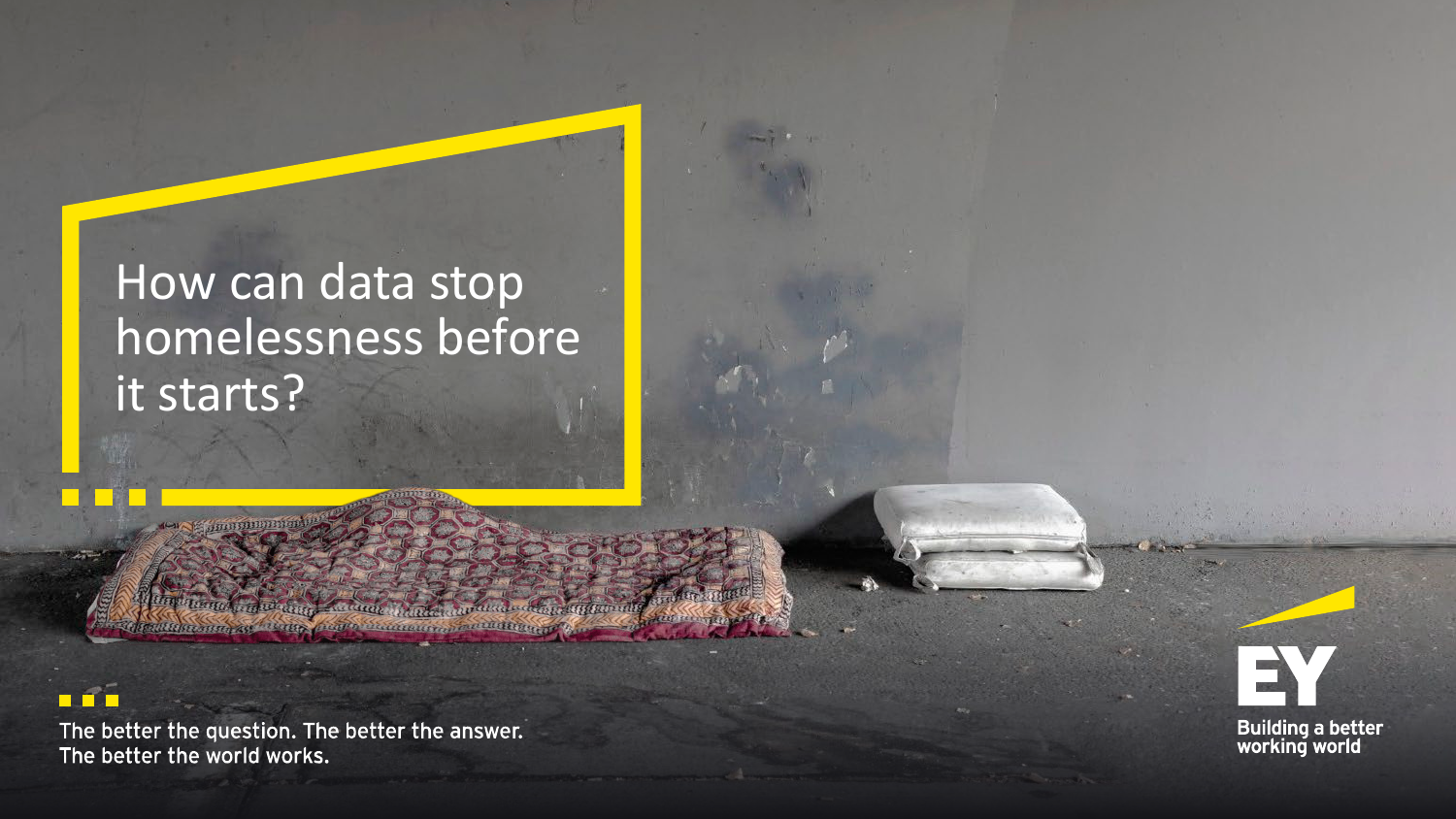

## **Welcome**

**The problem** 

**Our solution:** reducing the risk of homelessness at Maidstone Borough Council

**Early intervention & prevention —** where else is this approach delivering value?

## **What's next?**

### **Q&A and roundtable discussion**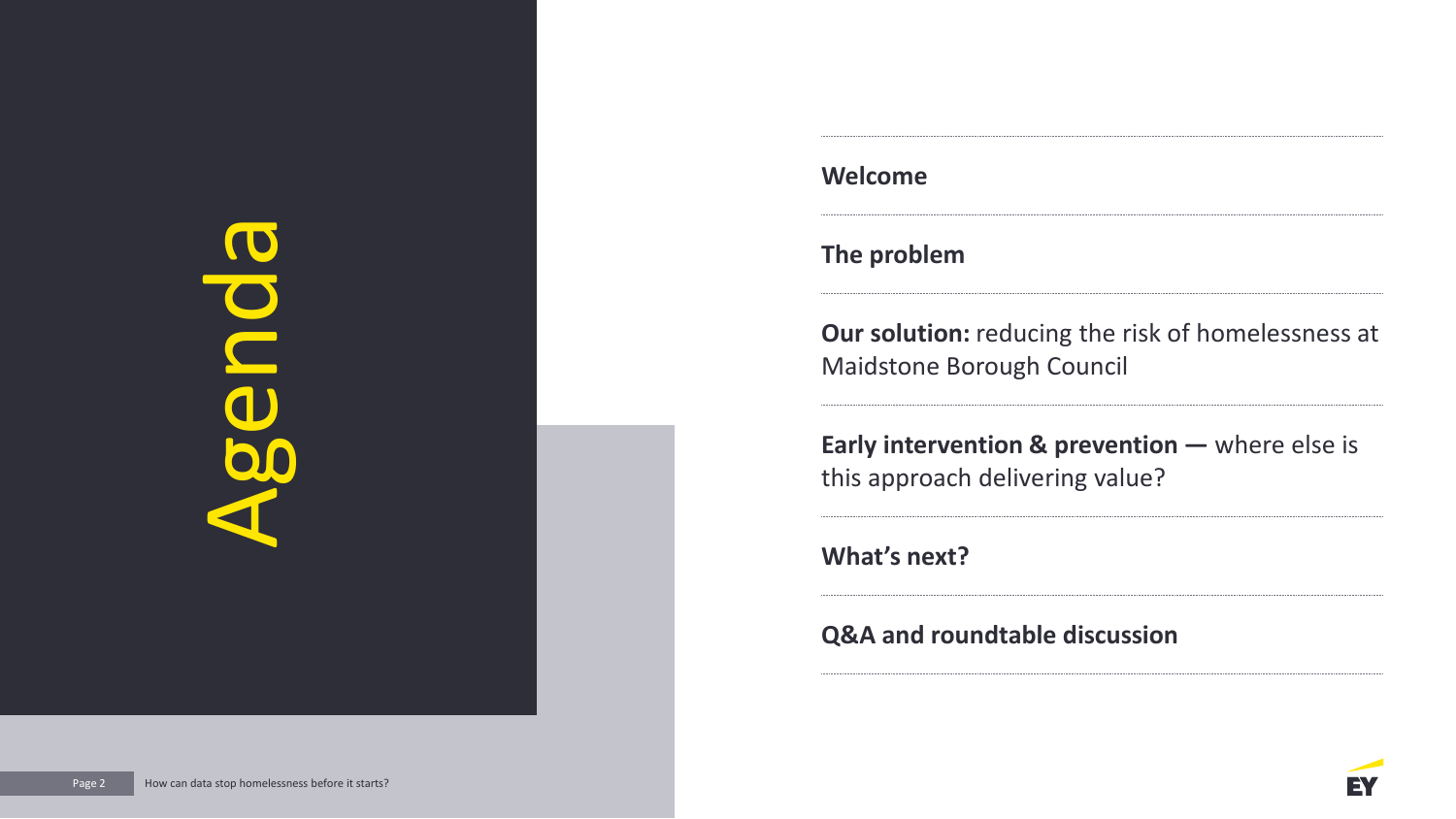## The problem

**Social context**

Maslow's hierarchy of needs — people need their basic needs met to ensure a sense of stability and security

If needs aren't met, an individual's situation can deteriorate – leading to a higher risk of negative outcomes (e.g. homelessness, debt etc)

People's ability to have their basic needs has been compromised by recent societal events - e.g. cost of living crisis, housing shortages etc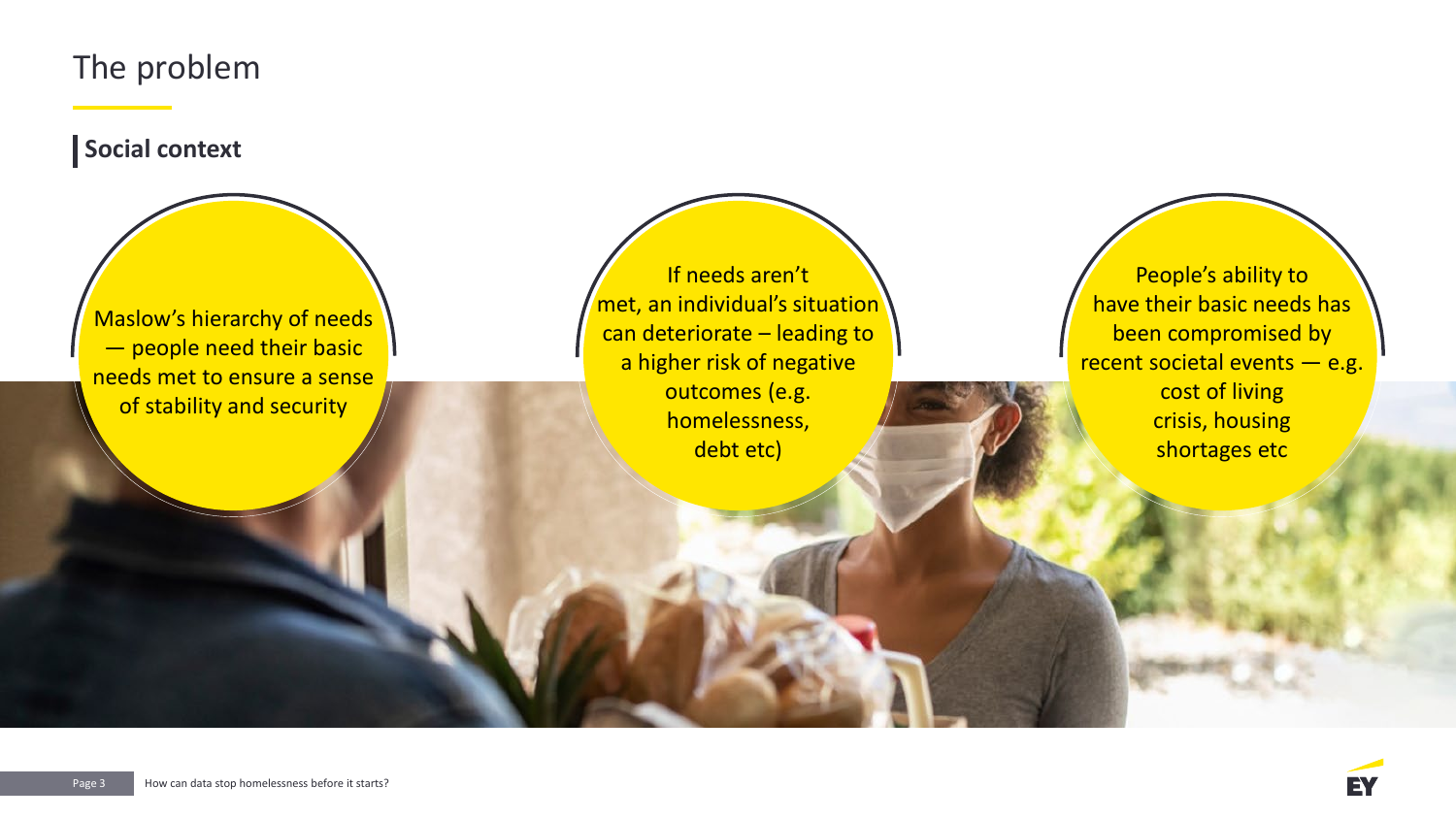## Maidstone case study

## **Context**







Increase in homelessness decisions made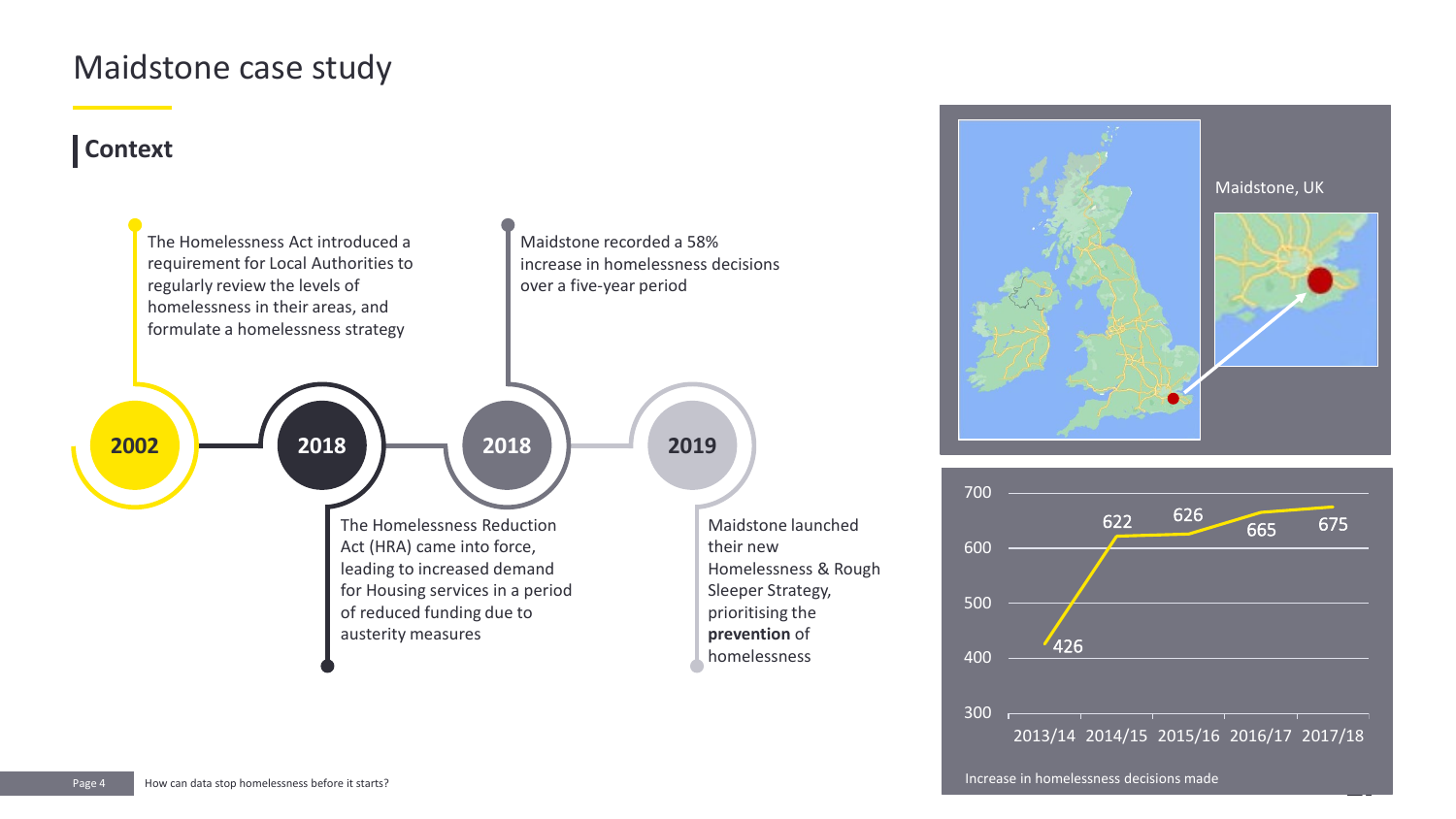## Maidstone case study

## **Challenges**

In order to transform and deliver on the new strategy, Maidstone recognised the need to overcome a number of challenges:

Using **data and predictive analytics** to understand the **risk factors** contributing to increased homelessness, and how to **improve commissioning** of services and resources

**Early identification** of those at risk of homelessness in order to proactively offer support, ensuring fair representation across geographical wards (3 of which rank in the top 10% for deprivation in the broader Kent county)

Accessing the **increasing volume of citizen data** held across internal and external systems

Quickly and easily viewing information relevant to an individual or household through a **'single view of household'**

**Public sensitives** around using 'big data' and predictive analytics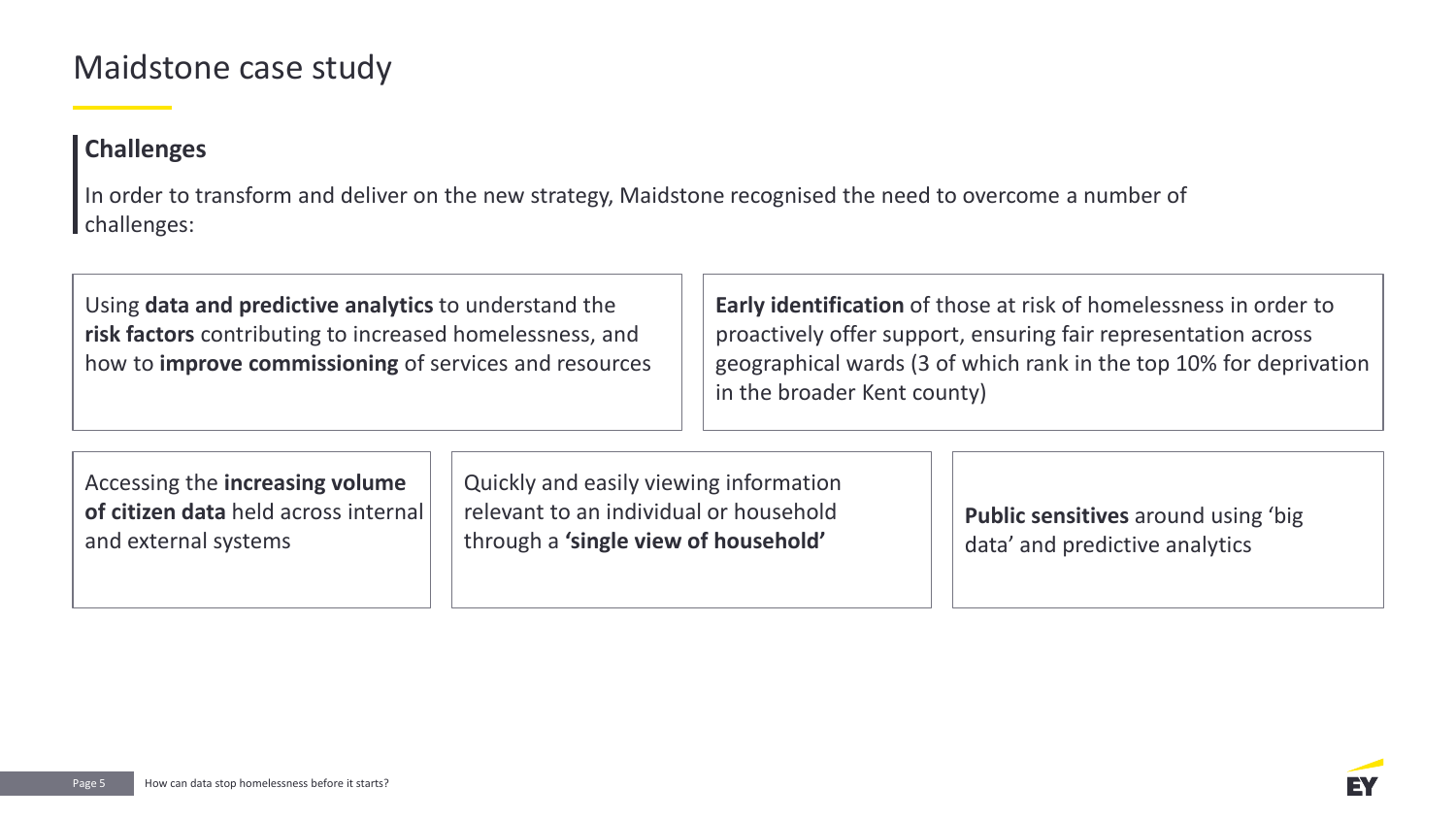## The solution

• The Council approached EY and Xantura (our data and analytics partner) to support their transformation towards a preventative service model.

- Collectively, we pioneered a new approach to tackling homelessness by designing and implementing *'OneView'* — an innovative data and analytics tool that brings together data from different areas to identify those at risk of future homelessness.
- Through the implementation, we were able to build a capability focussed on generating and using insights to enable strategic decision making — ultimately transforming the way that vulnerable groups are supported.
- The tool also enabled allowed Maidstone to overcome a number of their key challenges, with core functionalities including:

#### **Single view of customer via automated case summaries**



#### **Interactive reporting Transformation Controllering Proactive risk alerts**



#### **Robust data controls through IG-Bridge**





**By better understanding the demand for temporary accommodation and examining how trends change over time, we can help councils adapt their services accordingly and continue supplying timely, personalised support in the future.**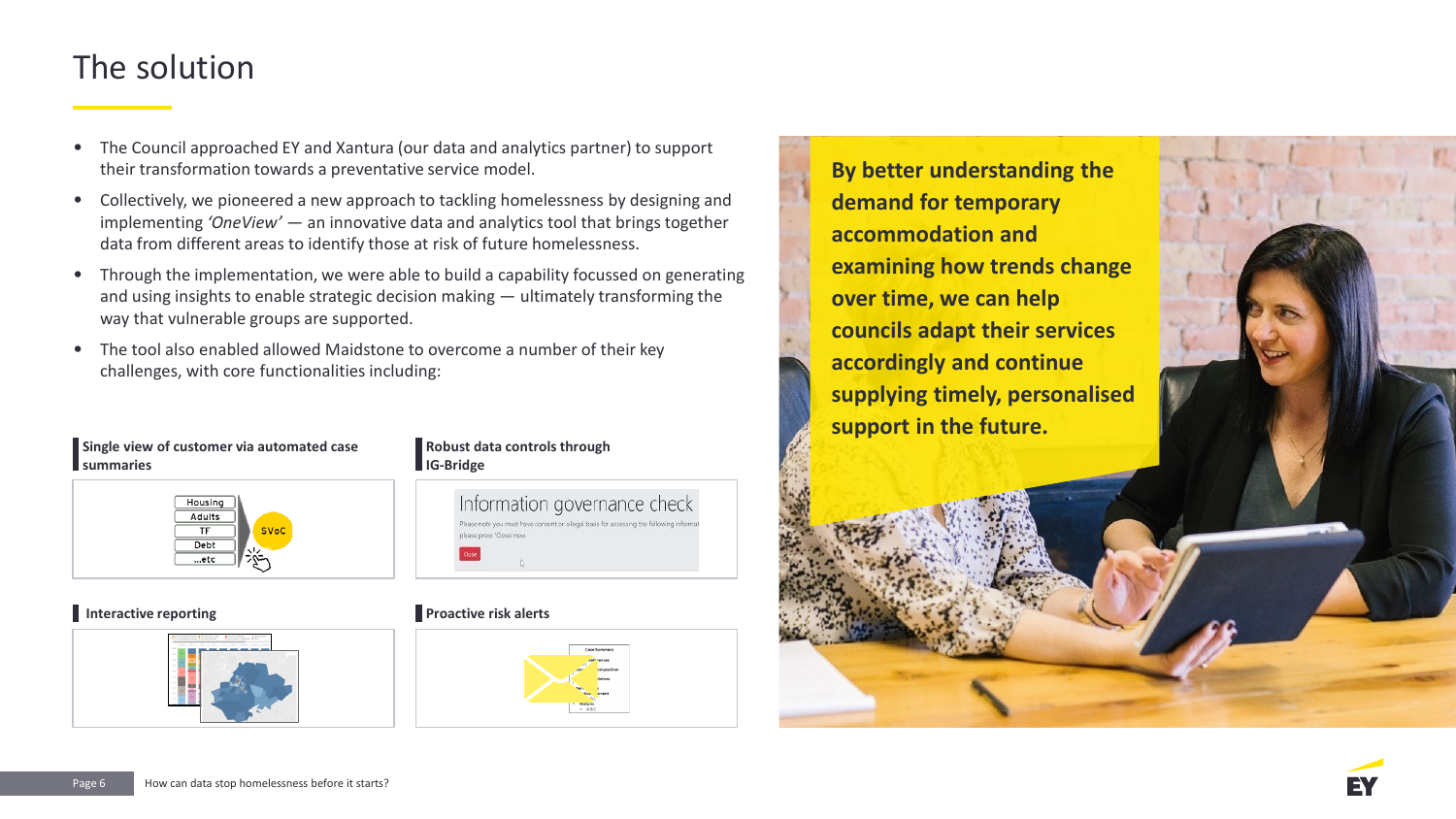## How we worked together & the outcomes

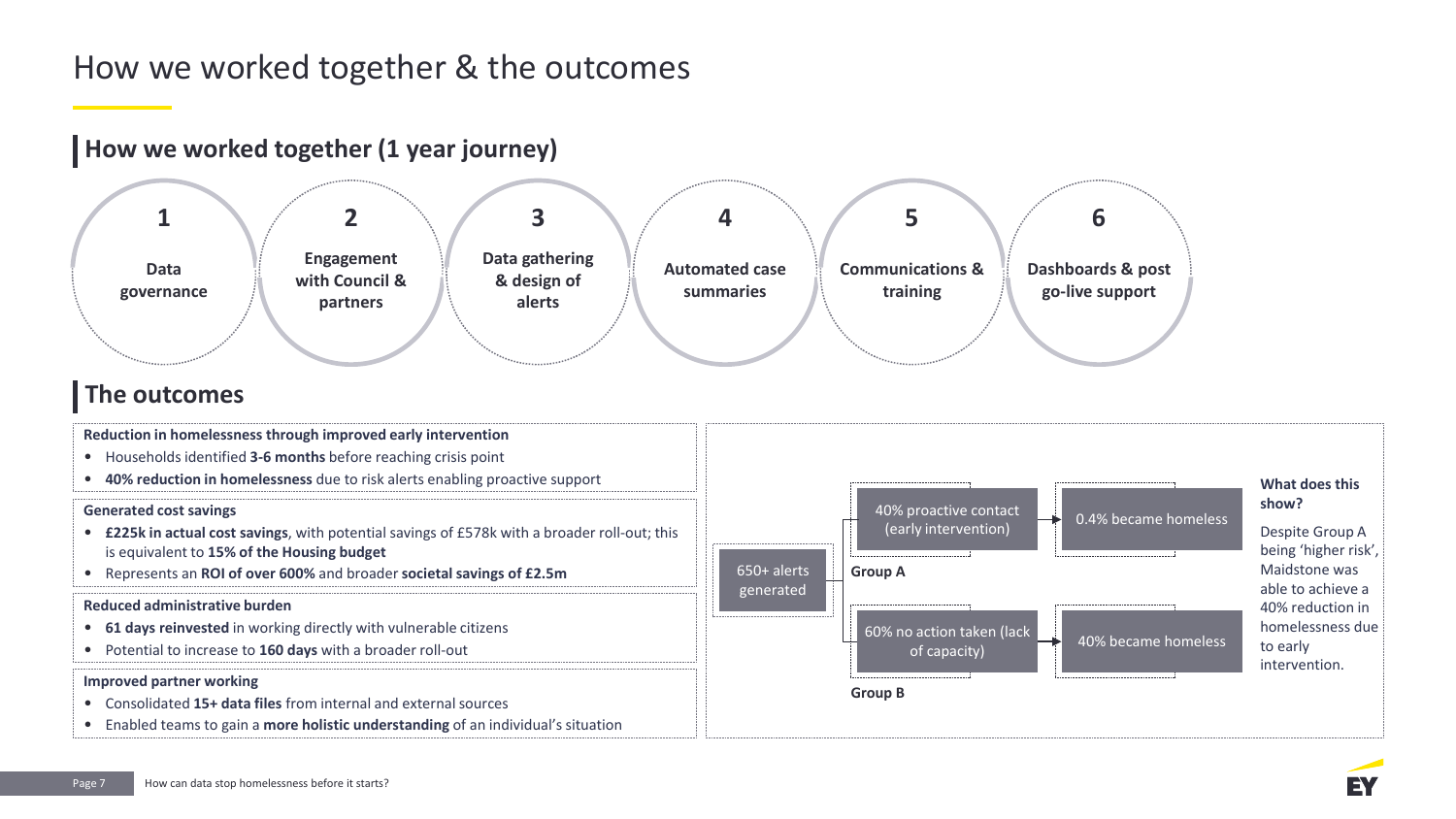## Where else is this approach delivering value?

## **OneView at Barking and Dagenham**

We embarked on our OneView journey in 2018 following the creation of Community Solutions and the corporate Insight Hub, with the overall aims to:

- **1. Improve resident outcomes and quality of life** by providing or connecting residents to the right help and support when they need it
- **2. Prevent rising need and points of crisis** by enabling better informed and targeted interventions
- **3. Contribute to demand management for social care and homelessness services**, generating savings.

OneView is an **advanced analytics and predictive modelling platform** that brings together **60+ historically disconnected data extracts from five key service areas** to provide a single view of a household.

| Data included from             |                               |                | <b>Overall, OneView</b>              |                        |                                                                    |
|--------------------------------|-------------------------------|----------------|--------------------------------------|------------------------|--------------------------------------------------------------------|
| <b>Adults Social Care</b>      | <b>Children's Social Care</b> | <b>Housing</b> | Has processed 125<br>million rows of | Is used by<br>over 300 | Is saving staff c10 minutes per<br>household - some staff use Case |
| <b>Revenues &amp; Benefits</b> | <b>Schools Census</b>         |                | data to date                         | <b>ComSol staff</b>    | Summaries 60+ times per month                                      |

#### **To date, OneView design and deployment has been focussed on four key areas:**

| <b>Support &amp; ethical collections</b>                                                                                                                                                                                          | <b>Covid-19 response</b>                                                                                                                                                                                                                                                                                       | <b>Temporary accommodation</b>                                                                                                                                                                                                        | <b>Supporting Families</b>                                                                                                                                                                                                                                                                 |
|-----------------------------------------------------------------------------------------------------------------------------------------------------------------------------------------------------------------------------------|----------------------------------------------------------------------------------------------------------------------------------------------------------------------------------------------------------------------------------------------------------------------------------------------------------------|---------------------------------------------------------------------------------------------------------------------------------------------------------------------------------------------------------------------------------------|--------------------------------------------------------------------------------------------------------------------------------------------------------------------------------------------------------------------------------------------------------------------------------------------|
| OneView supported an increase in the<br>arrears reduced from £212k in 2020-21<br>to £984k in 2021-22 (364% increase) and<br>increase in income maximisation from<br>£1m in 2020-21 compared to £1.8m in<br>2021-22 (80% increase) | OneView was leveraged during the Covid-19<br>pandemic to accurately predict 93.6% of the<br>individuals (8,000 people) that would have been<br>on the shielding list before it was shared by the<br>Government, proactively provide support and<br>prioritise distribution of 1000+ emergency food<br>parcels. | OneView helped the service reduce the<br>number of households in particularly costly<br>Temporary Accommodation by 45 by 31<br>March $-$ bringing annual savings of<br>$cE450,000$ - and become cost neutral by<br>the end of 2022/23 | One view is helping to proactively identify<br>and target families who would benefit from<br>support. Through a more real time review<br>approach is identifying potential service gaps<br>to deliver an improved experience. It also<br>helps make the statutory reporting easier<br>too! |

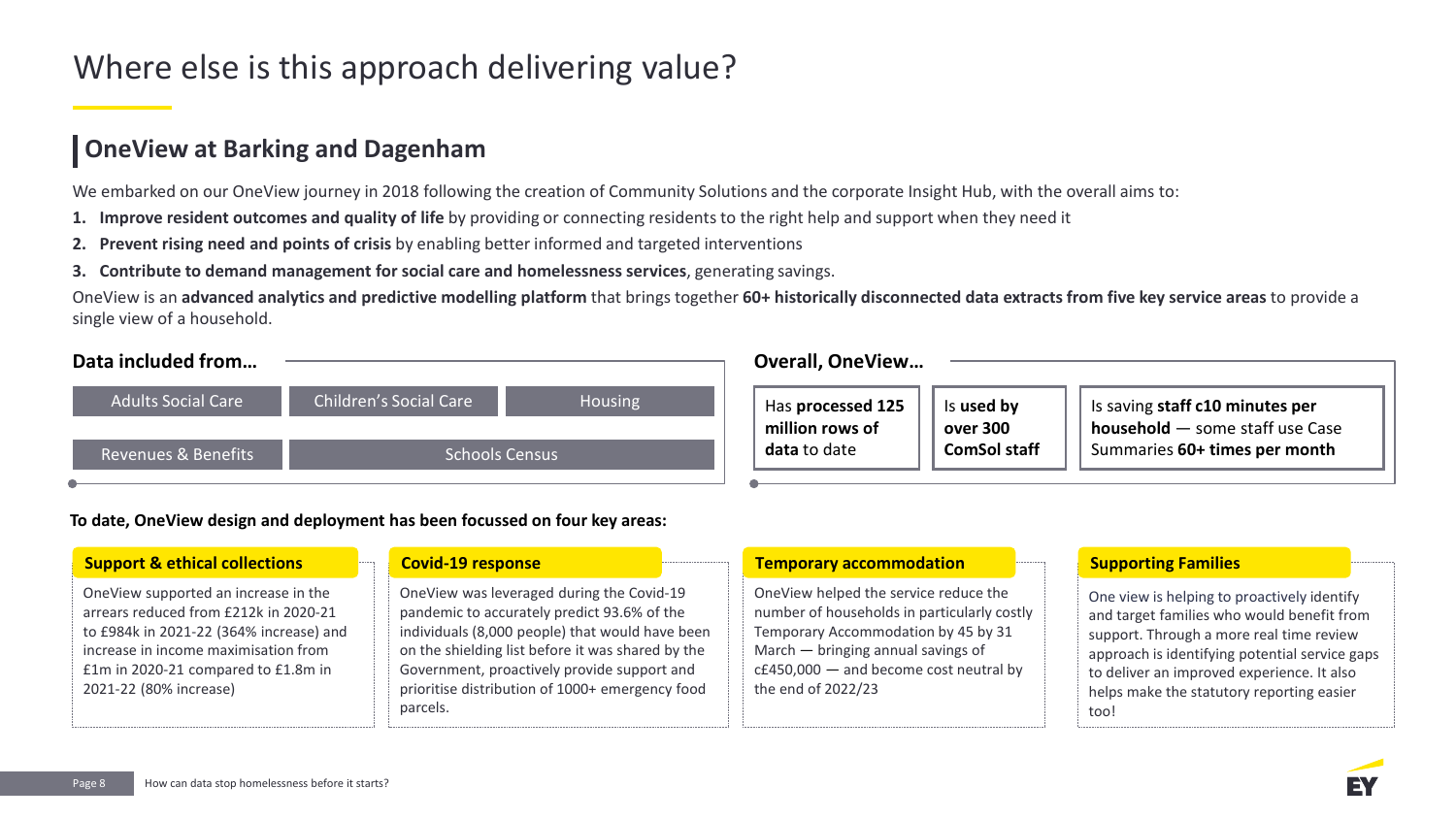## What's next?

## **Technical perspective**

| <b>Extend data reach</b>               | Joined up service delivery                                                                                    | <b>Analytics collaboration across partners</b>              |
|----------------------------------------|---------------------------------------------------------------------------------------------------------------|-------------------------------------------------------------|
| Health data<br>Contextual safeguarding | Enable multi-agency working and collaboration<br>to ensure the right support is provided at the<br>right time | <b>Collaboration forum</b> - accelerate<br>and manage risks |

## **Building on above**

**1** Domain expansion (internal) — e.g. Adults Social Care, Children's Social Care

Joined up service delivery — drive greater **2** interconnectivity between agencies / third parties



Extend data reach — bringing in additional data sources from 'non-traditional' sources (i.e. case notes); for example, IoT/tech-enabled care devices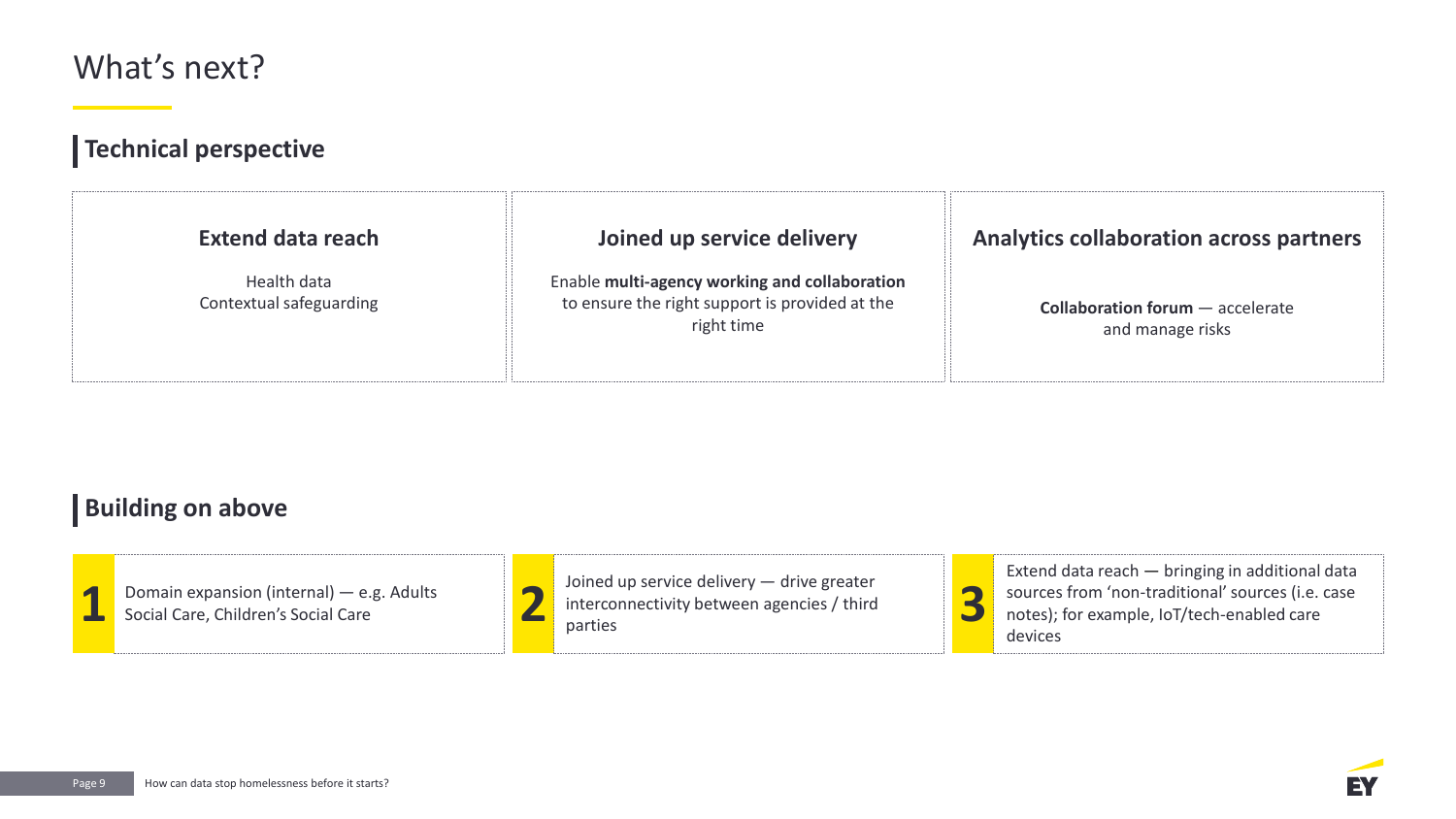# Q&A? Q&A?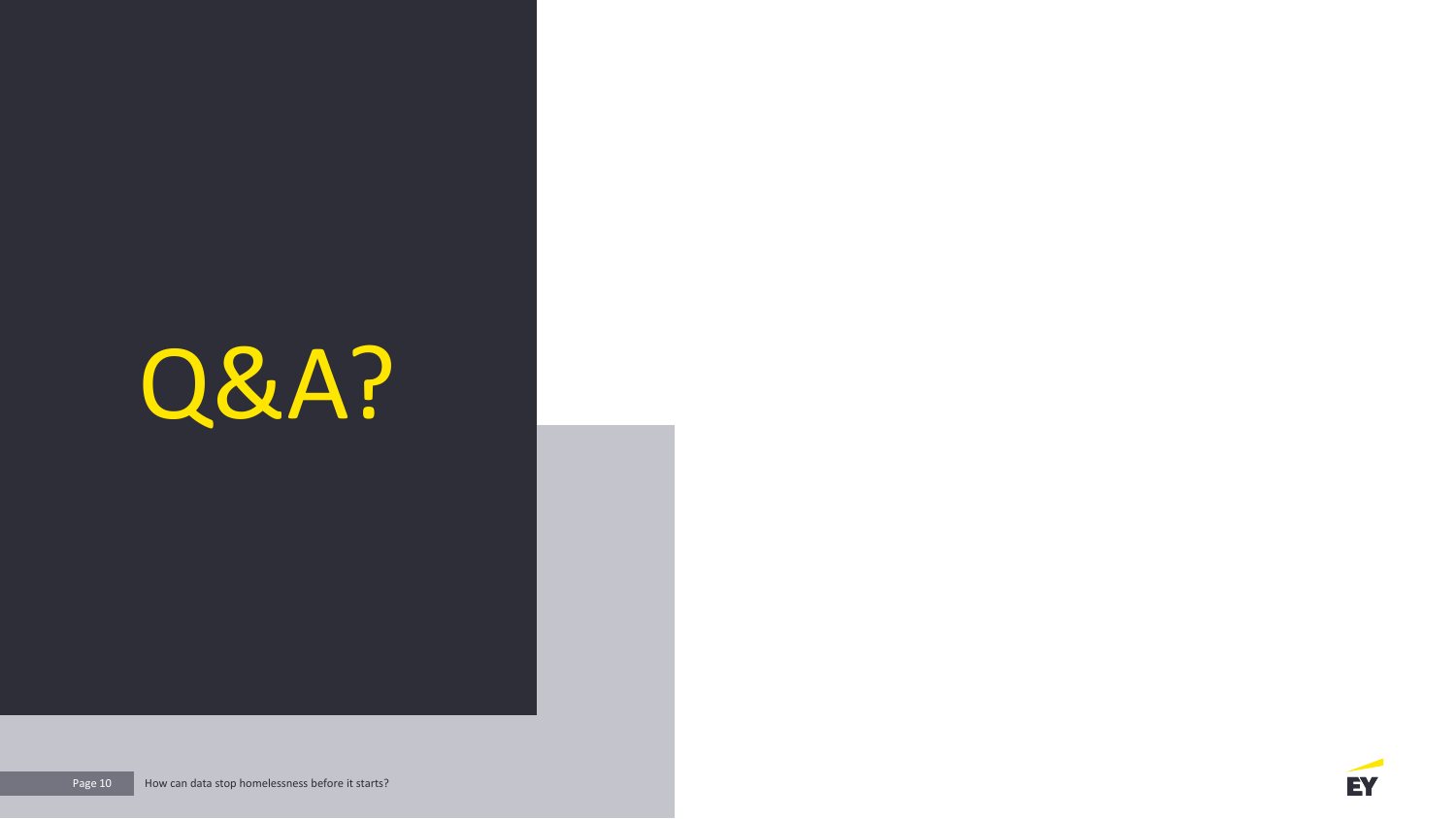## Roundtable